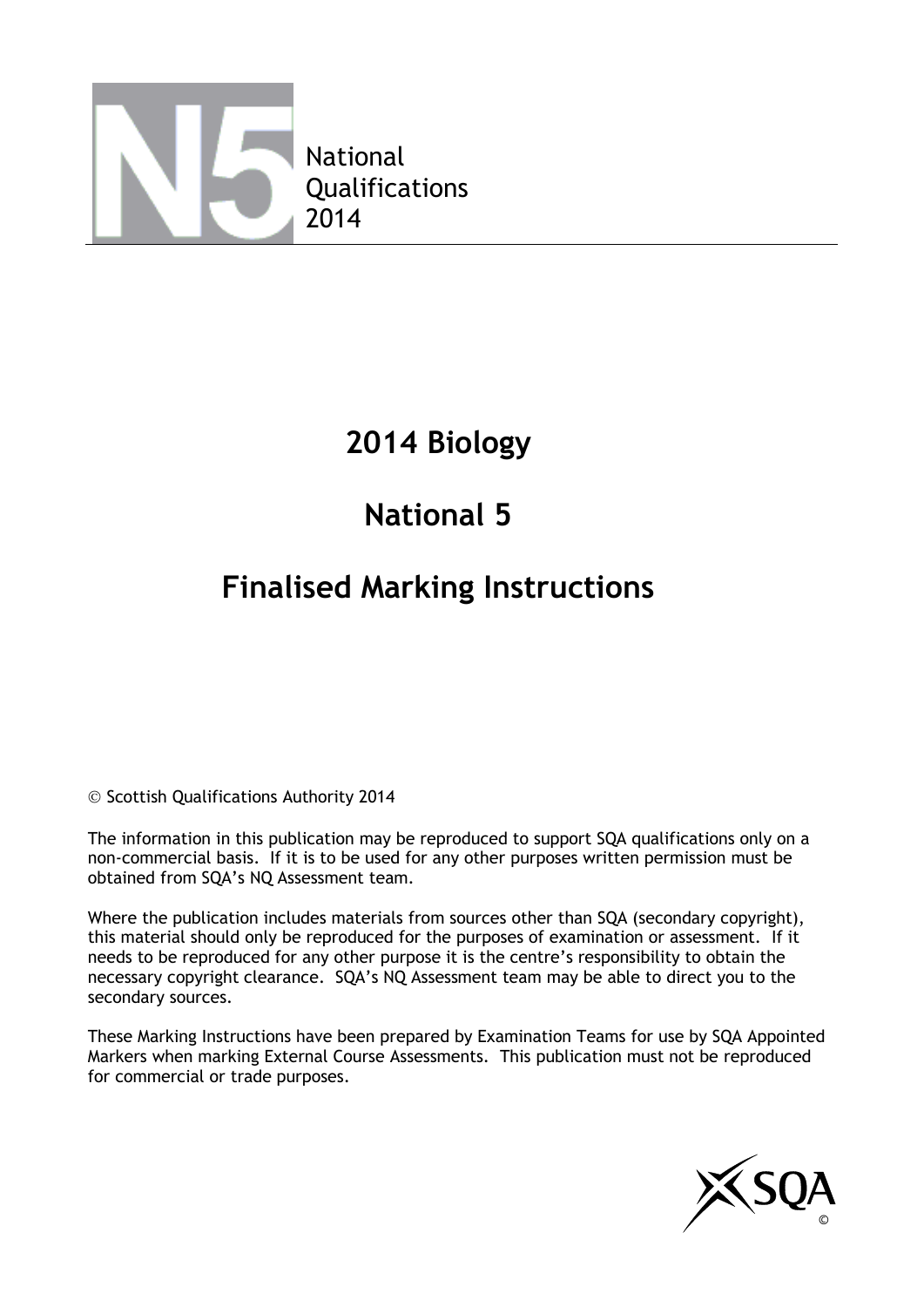#### **General Marking Principles for National 5 Biology**

*This information is provided to help you understand the general principles you must apply when marking candidate responses to questions in this Paper. These principles must be read in conjunction with the detailed marking instructions, which identify the key features required in candidate responses.*

- **(a)** Marks for each candidate response must always be assigned in line with these General Marking Principles and the Detailed Marking Instructions for this assessment.
- **(b)** Marking should always be positive. This means that, for each candidate response, marks are accumulated for the demonstration of relevant skills, knowledge and understanding: they are not deducted from a maximum on the basis of errors or omissions.
- **(c)** There are no half marks awarded.
- **(d)** Where a candidate makes an error at an early stage in a multi-stage calculation, credit should normally be given for correct follow-on working in subsequent stages, unless the error significantly reduces the complexity of the remaining stages. The same principle should be applied in questions which require several stages of nonmathematical reasoning.
- **(e)** Unless a numerical question specifically requires evidence of working to be shown, full marks should be awarded for a correct final answer (including unit) on its own.
- **(f)** Where a wrong answer (for which no credit has been given) is carried forward to another step, credit will be given provided the end result is used correctly.
- **(g)** In the mark scheme, if a word is underlined then it is essential; if a word is (bracketed) then it is not essential.
- **(h)** In the mark scheme, words separated by / are alternatives.
- **(i)** If two answers are given where one is correct and the other is incorrect, no marks are given.
- **(j)** Clear indication of understanding is what is required, so:
	- if a description or explanation is asked for, a one word answer is not acceptable
	- if the question asks for letters and the candidate gives words and they are correct, then give the mark
	- if the question asks for a word to be underlined and the candidate circles the word, then give the mark
	- if the result of a calculation is in the space provided and not entered into a table and is clearly the answer, then give the mark
	- chemical formulae are acceptable eg  $CO<sub>2</sub>$ , H<sub>2</sub>O
	- contractions used in the mandatory knowledge eg DNA, ATP are acceptable
	- words not required in the syllabus can still be given credit if used appropriately eg metaphase of meiosis
- **(k)** Incorrect spelling is given. Sound out the word(s),
	- if the correct item is recognisable then give the mark
	- if the word can easily be confused with another biological term then do not give the mark eg ureter and urethra
	- if the word is a mixture of other biological words then do not give the mark, eg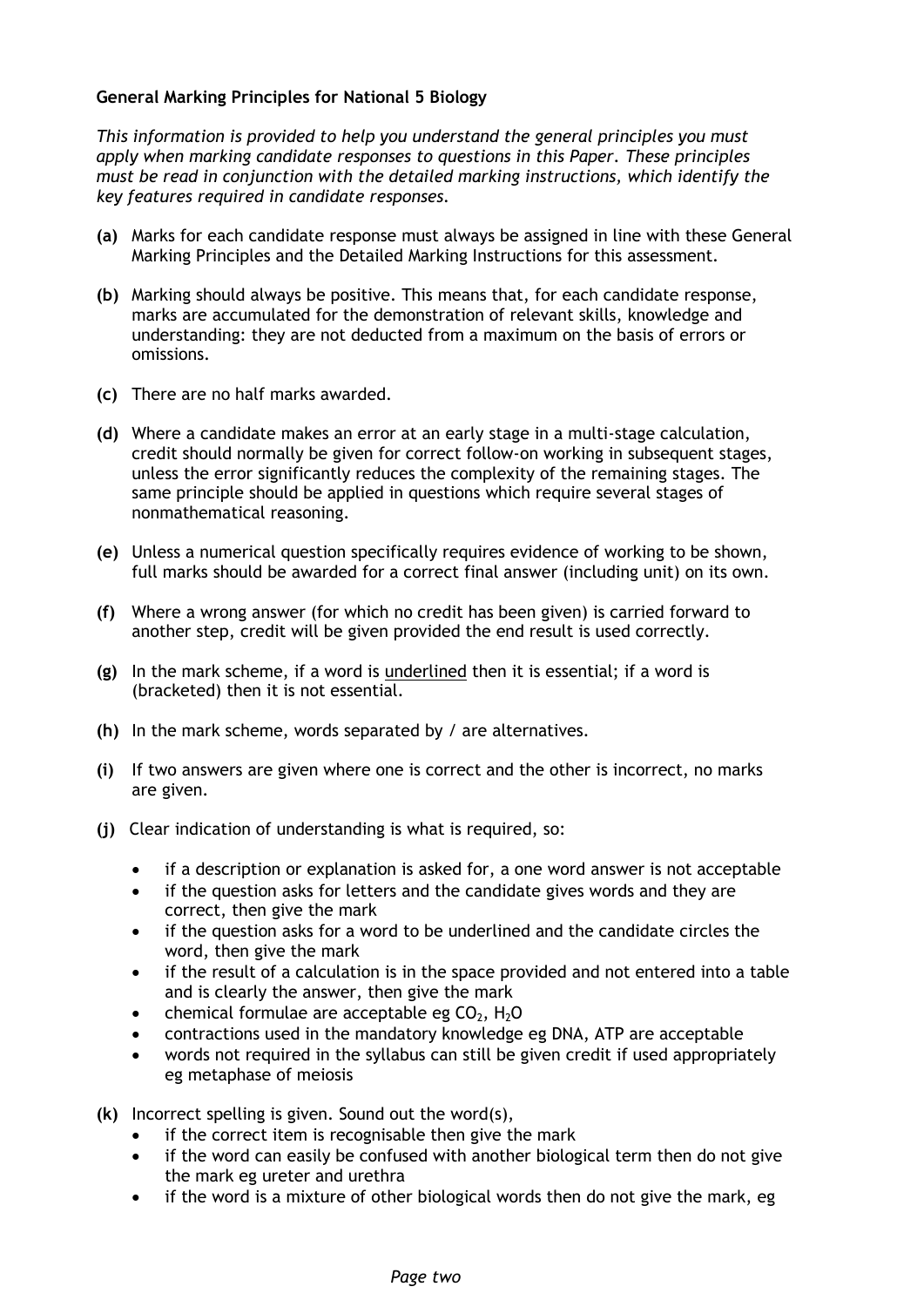mellum, melebrum, amniosynthesis

- **(l)** Presentation of data:
	- if a candidate provides two graphs or bar charts (eg one in the question and another at the end of the booklet), mark both and give the higher score
	- if question asks for a line graph and a histogram or bar chart is given, then do not give the mark(s). Credit can be given for labelling the axes correctly, plotting the points, joining the points either with straight lines or curves (best fit rarely used)
	- $\bullet$  if the x and y data are transposed, then do not give the mark
	- if the graph used less than 50% of the axes, then do not give the mark
	- if 0 is plotted when no data is given, then do not give the mark (ie candidates should only plot the data given)
	- no distinction is made between bar charts and histograms for marking purposes. (For information: bar charts should be used to show discrete features, have descriptions on the x-axis and have separate columns; histograms should be used to show continuous features; have ranges of numbers on the x-axis and have continuous columns)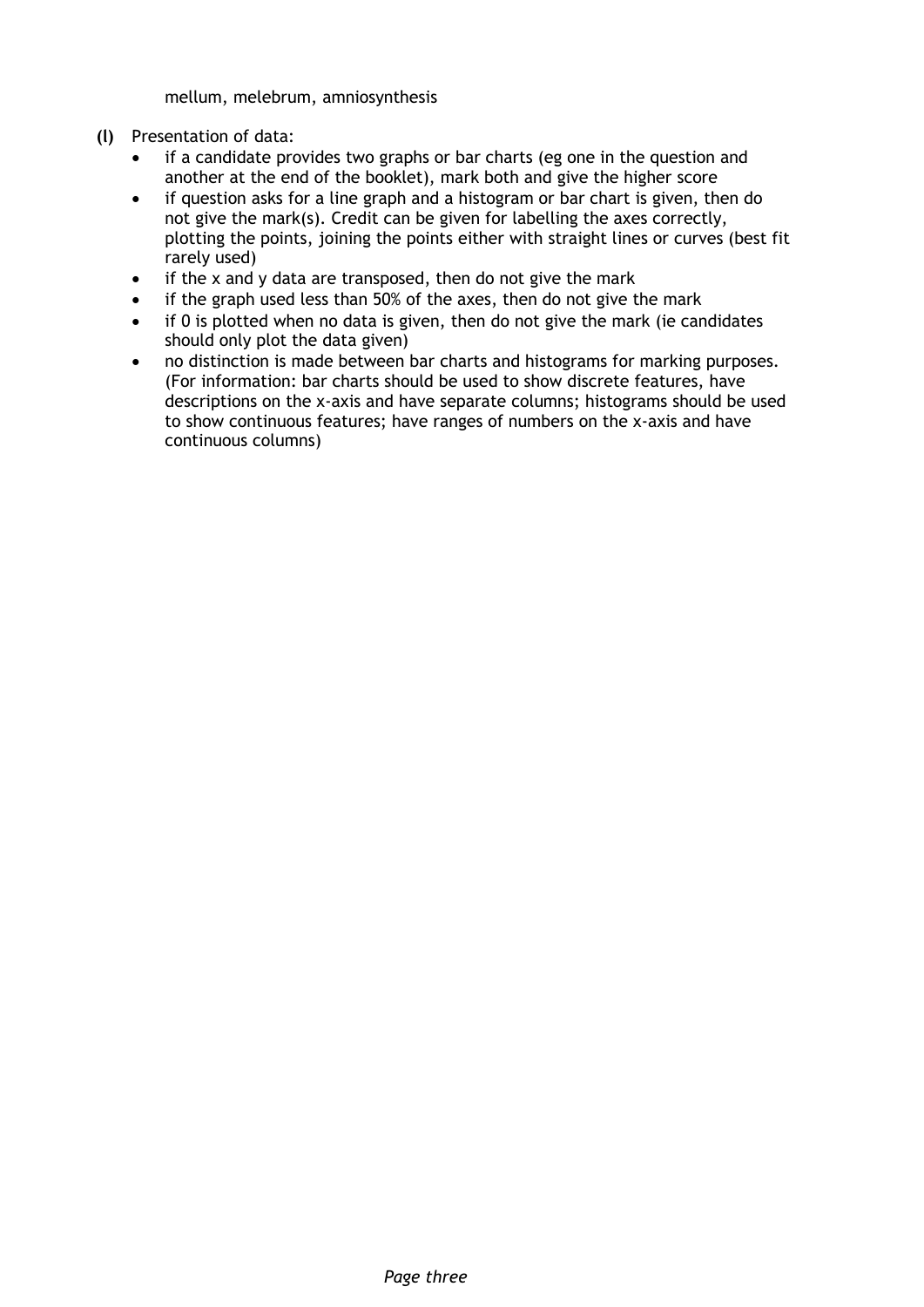## **Marking Instructions for each question**

### **Section 1**

| Question | Answer                    | <b>Max Mark</b> |
|----------|---------------------------|-----------------|
| 1.       | B                         | 1               |
| 2.       | D                         | 1               |
| 3.       | B                         | 1               |
| 4.       | $\mathsf C$               | 1               |
| 5.       | D                         | 1               |
| 6.       | $\mathsf C$               | 1               |
| 7.       | $\boldsymbol{\mathsf{A}}$ | $\mathbf 1$     |
| 8.       | $\mathsf C$               | 1               |
| 9.       | $\boldsymbol{\mathsf{A}}$ | 1               |
| 10.      | $\boldsymbol{\mathsf{A}}$ | 1               |
| 11.      | $\mathsf C$               | 1               |
| 12.      | $\boldsymbol{\mathsf{A}}$ | 1               |
| 13.      | D                         | 1               |
| 14.      | В                         | 1               |
| 15.      | $\mathsf{C}$              | 1               |
| 16.      | $\mathsf C$               | 1               |
| 17.      | D                         | 1               |
| 18.      | A                         | 1               |
| 19.      | B                         | 1               |
| 20.      | D                         | 1               |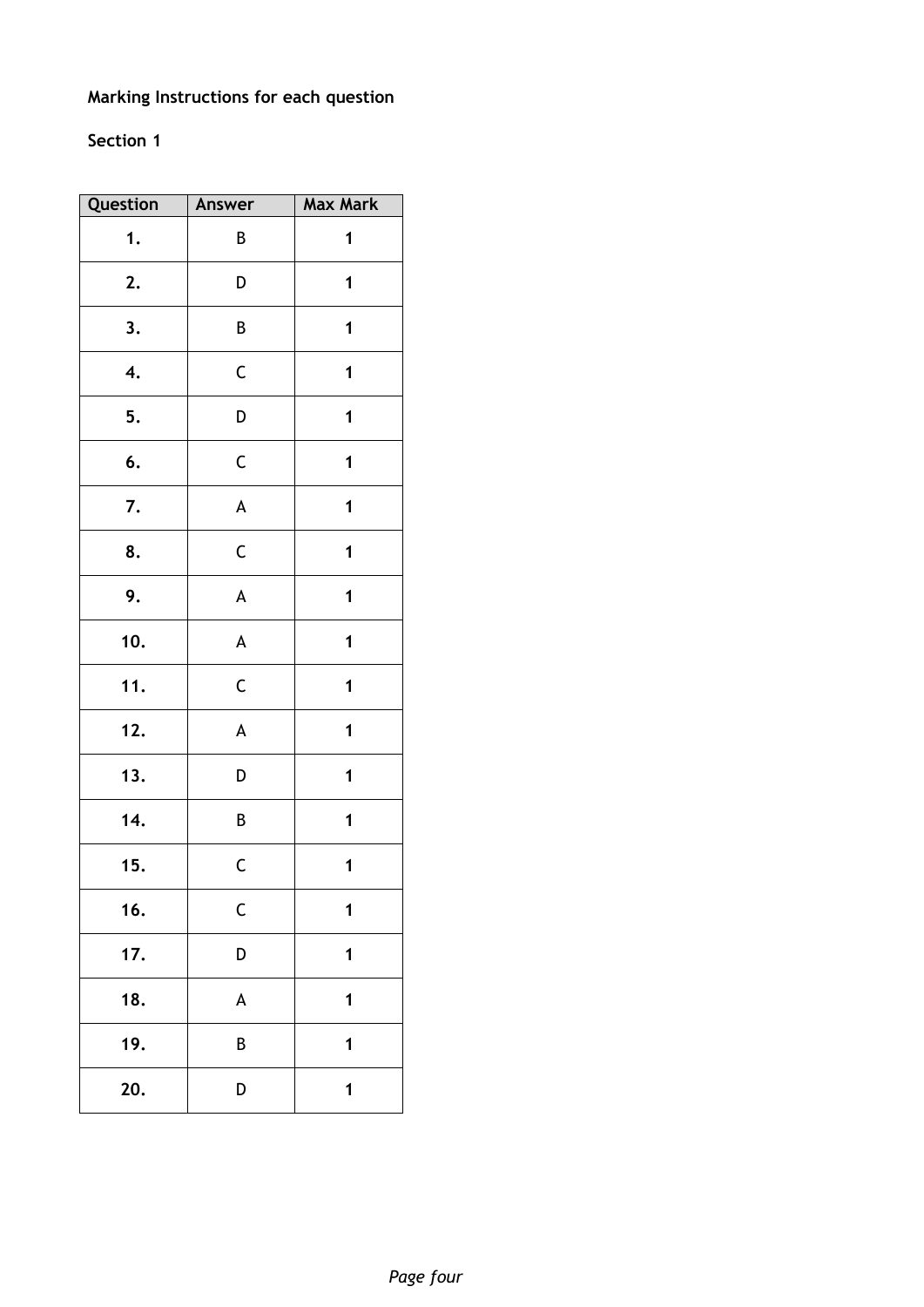### **Section 2**

| Question |     |       | <b>Expected Answer(s)</b>                                                                                                                        |   | <b>Max Mark Additional Guidance</b>                |
|----------|-----|-------|--------------------------------------------------------------------------------------------------------------------------------------------------|---|----------------------------------------------------|
| 1.       | (a) | (i)   | Plant, bacterial and fungal                                                                                                                      |   | All three required                                 |
|          |     | (i)   | Bacteria(l)                                                                                                                                      |   | Extra answers negate                               |
|          |     | (iii) | Ribosome - (site of/involved<br>in) protein synthesis<br>Mitochondria - (site<br>of/involved in) energy or ATP<br>production/aerobic respiration |   |                                                    |
|          | (b) |       | Y axis scale and label,<br>including units<br>Bars correctly plotted                                                                             | 2 | Tops of bars clearly shown<br>Label copied exactly |

|    | Question | <b>Expected Answer(s)</b>                                                                                                                                                                                                    |                | <b>Max Mark Additional Guidance</b>                                            |
|----|----------|------------------------------------------------------------------------------------------------------------------------------------------------------------------------------------------------------------------------------|----------------|--------------------------------------------------------------------------------|
| 2. | (a)      | <b>Osmosis</b>                                                                                                                                                                                                               |                |                                                                                |
|    | (b)      | Water moves into the (model)<br>cell/bag/salt solution<br>From a high water<br>concentration to a low water<br>concentration/down a<br>concentration gradient<br>1<br>OR alternative answer for 2                            | $\overline{2}$ | Direction = $1$ mark<br>Explanation = $1$ mark                                 |
|    |          | marks:<br>Water moves from a high<br>water concentration outside<br>to a low water concentration<br>inside the (model) cell/bag/<br>salt solution                                                                            |                | Not Acceptable - 'along a<br>concentration gradient'<br><b>OR</b><br>HWC / LWC |
|    | (c)      | 0.9                                                                                                                                                                                                                          | 1              |                                                                                |
|    | (d)      | Description of concentration<br>change - must be a smaller<br>concentration gradient than<br>shown/<br>lower temperature/<br>wider capillary tube/<br>seal not tight/<br>less water in the beaker/bag<br>not fully submerged | 1              |                                                                                |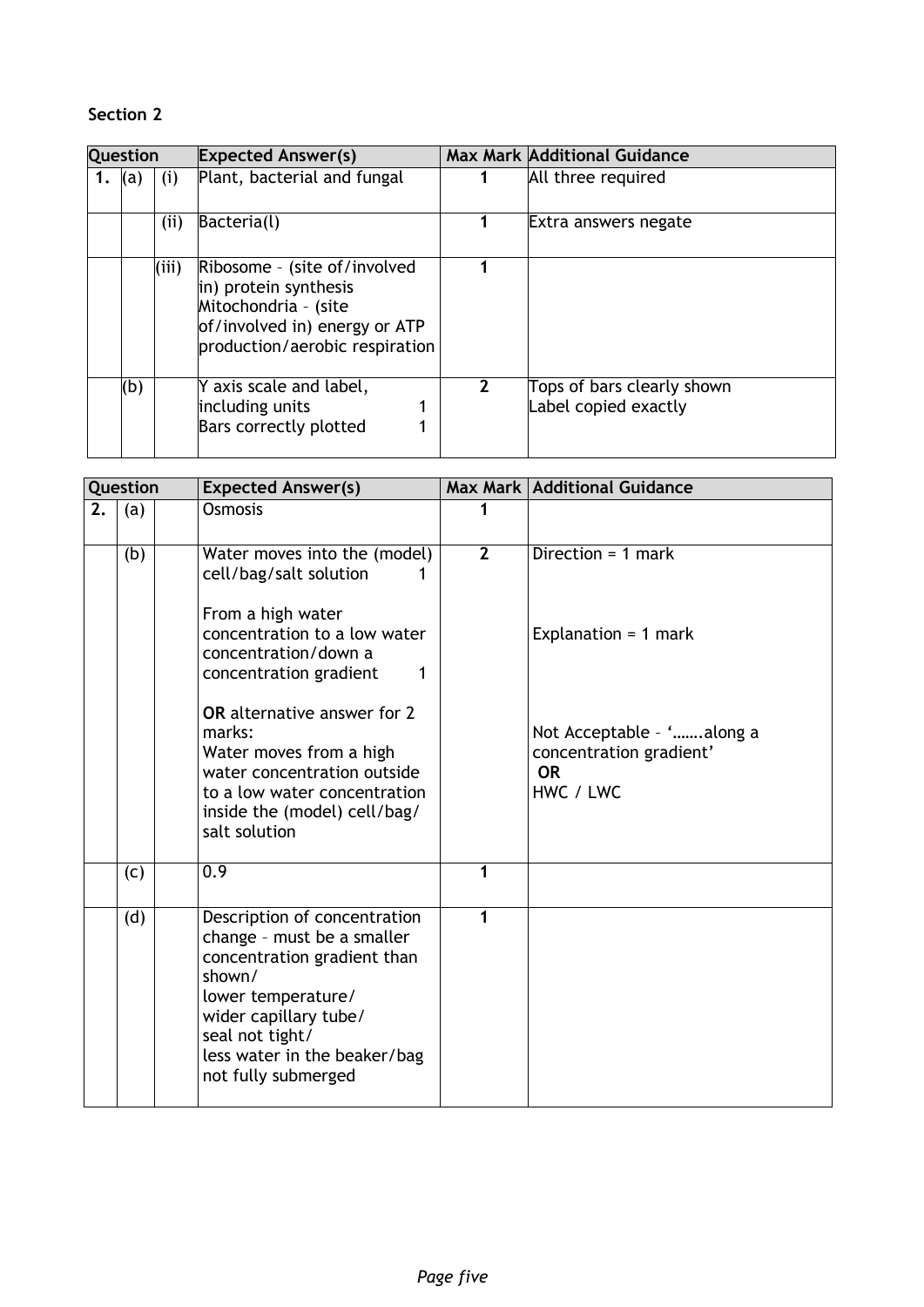| Question<br><b>Expected Answer(s)</b> |     |       |                                                                                                                                               | <b>Max Mark   Additional Guidance</b> |                                                                                                                          |
|---------------------------------------|-----|-------|-----------------------------------------------------------------------------------------------------------------------------------------------|---------------------------------------|--------------------------------------------------------------------------------------------------------------------------|
| 3.                                    | (a) | (i)   | Hydrogen peroxide                                                                                                                             |                                       | Accept $H_2O_2$                                                                                                          |
|                                       |     | (i)   | Numbers (in each group)<br>different OR<br>Overall numbers used too<br>small                                                                  | 1                                     | Acceptable - use of actual numbers /<br>comparative words such as less /<br>more<br>Not Acceptable - 'Amount' instead of |
|                                       |     |       |                                                                                                                                               |                                       | number                                                                                                                   |
|                                       |     | (iii) | If they have a low level of<br>catalase/<br>only use sheep with low levels<br>of catalase/<br>don't use sheep with high<br>levels of catalase |                                       | Answer must relate level of catalase                                                                                     |
|                                       | (b) |       | (Activity is) decreased /<br>Slows down reaction                                                                                              |                                       | Stop negates<br>Not Acceptable - it wouldn't work at<br>its best                                                         |

| Question | <b>Expected Answer(s)</b>                                                                                                                                                                                                                                                                          |   | Max Mark   Additional Guidance                                                                                                                                                                                                                                             |
|----------|----------------------------------------------------------------------------------------------------------------------------------------------------------------------------------------------------------------------------------------------------------------------------------------------------|---|----------------------------------------------------------------------------------------------------------------------------------------------------------------------------------------------------------------------------------------------------------------------------|
| 4.       | (A villus has)<br>a thin wall<br>a large surface area<br>a good blood supply/many<br>capillaries<br>There are a large number<br>$\bullet$<br>of villi<br>So this also increases<br>$\bullet$<br>surface area/creates a<br>large surface area<br>0R<br>makes absorption/<br>diffusion fast(er)/more | 3 | Not Acceptable - cells have thin<br>walls/villus is one cell thick<br>Acceptable - Villus wall is one cell<br>thick<br>Any 2 from 3<br>Both parts needed<br>(If candidate includes information)<br>about any other biological system,<br>then maximum mark available is 2) |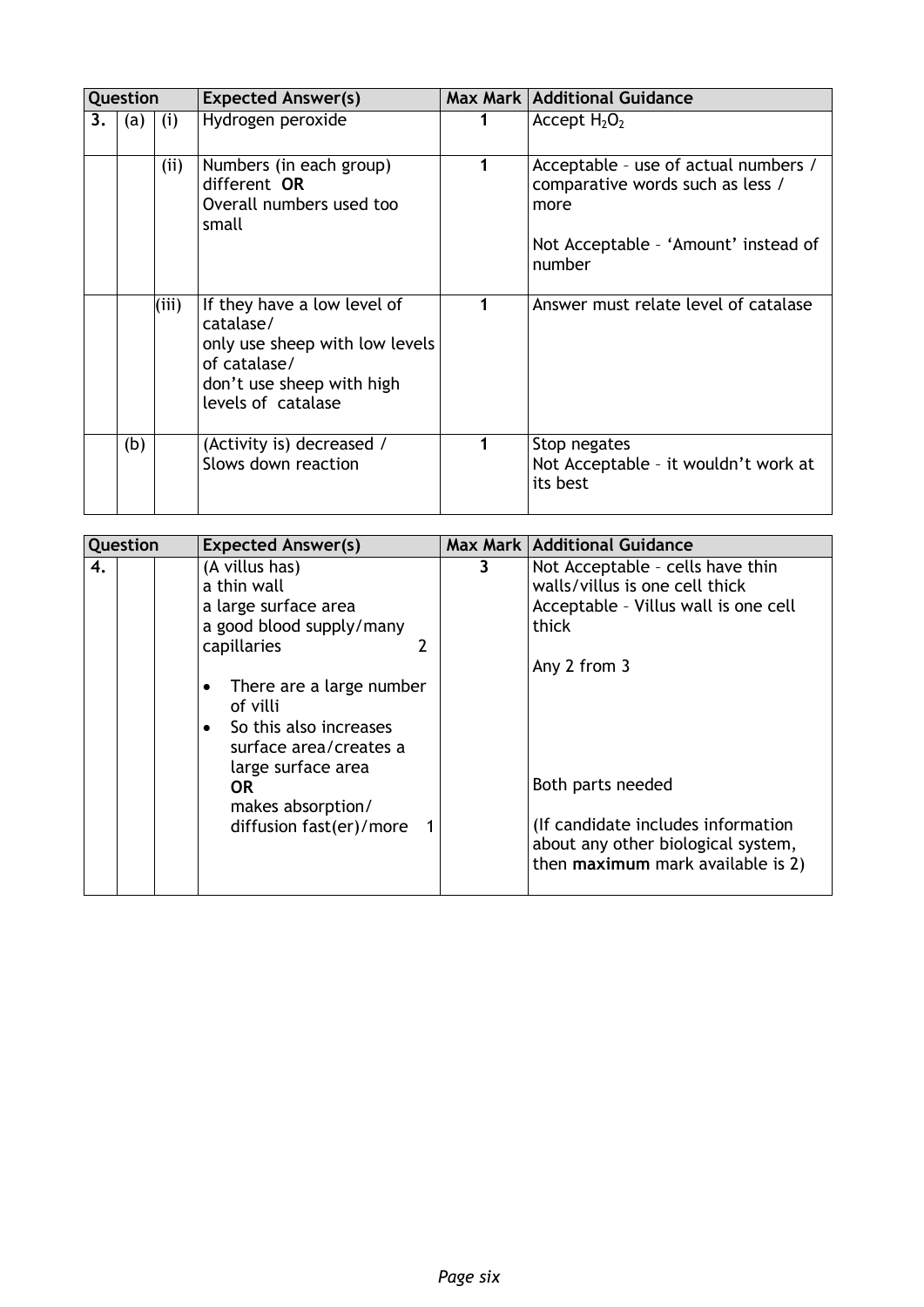|    | Question | <b>Expected Answer(s)</b>                                               |              |                   |                | Max Mark   Additional Guidance                                     |
|----|----------|-------------------------------------------------------------------------|--------------|-------------------|----------------|--------------------------------------------------------------------|
| 5. | (a)      | <b>Statement</b>                                                        | Stage<br>1   | <b>Stage</b><br>2 | $\overline{2}$ | 1 mark for each correct column<br>Any additional ticks in a column |
|    |          | Carbon<br>dioxide<br>required                                           |              | $\checkmark$      |                | negate the marks for that column.                                  |
|    |          | Light energy<br>required                                                | $\checkmark$ |                   |                |                                                                    |
|    |          | Water<br>required                                                       | $\checkmark$ |                   |                |                                                                    |
|    |          | Sugar<br>produced                                                       |              | $\checkmark$      |                |                                                                    |
|    |          | $ATP +$<br>Hydrogen<br>required                                         |              | $\checkmark$      |                |                                                                    |
|    |          | Oxygen<br>produced                                                      | $\checkmark$ |                   |                |                                                                    |
|    | (b)      | Photosynthesis is controlled by<br>enzymes / enzymes are<br>needed<br>1 |              | $\overline{2}$    |                |                                                                    |
|    |          | (At high temperatures) enzymes<br>are denatured/do not work. 1          |              |                   |                |                                                                    |
|    | (c)      | Light Intensity<br>Temperature                                          |              | either order      | $\mathbf{1}$   | Both required<br>Not Acceptable - Heat or light                    |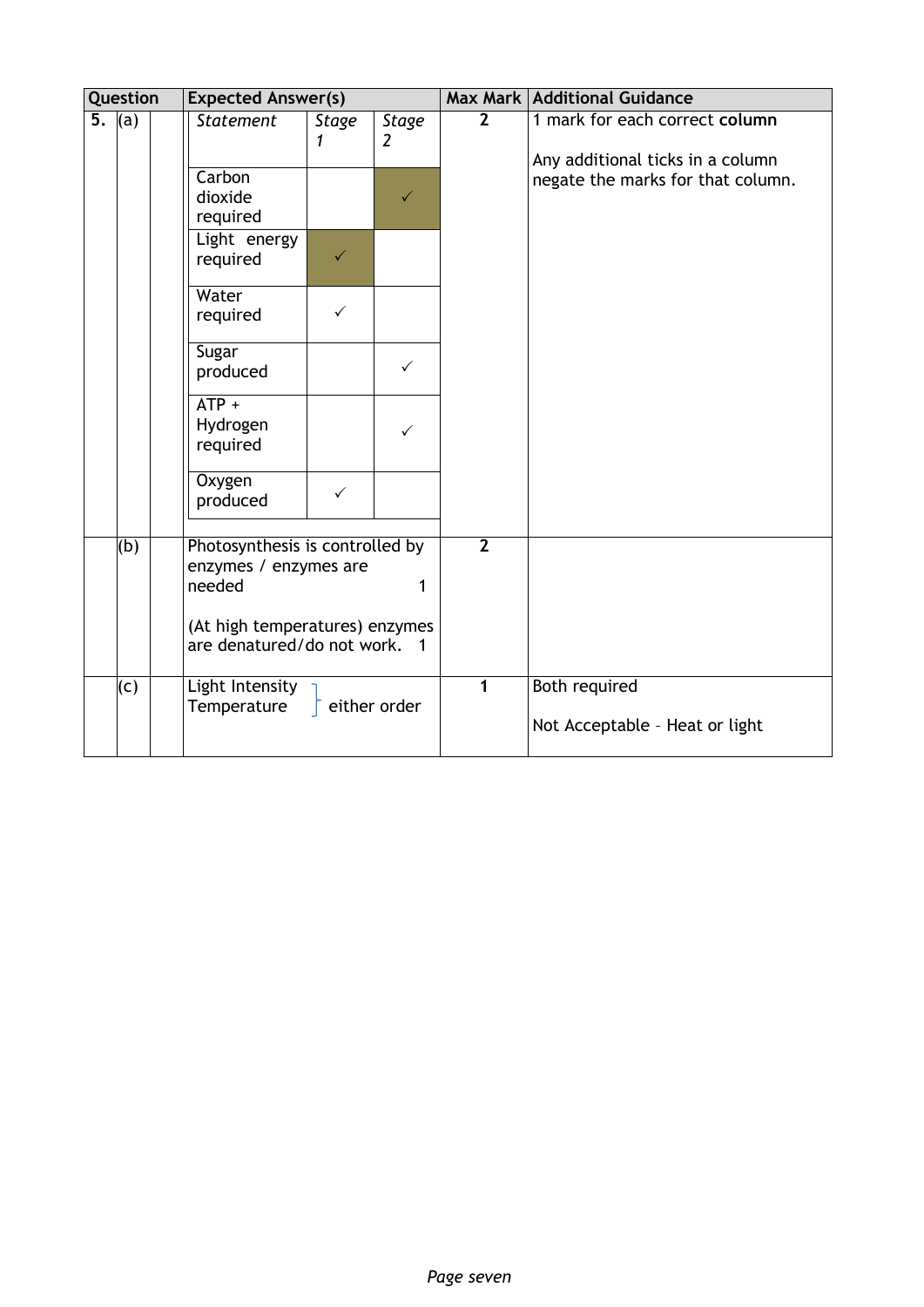| Question |     | <b>Expected Answer(s)</b>                                                                                                                                                                        |                | Max Mark   Additional Guidance                                                                                                       |  |
|----------|-----|--------------------------------------------------------------------------------------------------------------------------------------------------------------------------------------------------|----------------|--------------------------------------------------------------------------------------------------------------------------------------|--|
| 6.       | (a) | CABFED                                                                                                                                                                                           | 1              |                                                                                                                                      |  |
|          | (b) | Sperm                                                                                                                                                                                            | $\overline{2}$ | 1 mark for function (F)                                                                                                              |  |
|          |     | F<br>reproduction/ fertilisation<br>(or correct description)                                                                                                                                     |                | 1 mark for explanation (E)                                                                                                           |  |
|          |     | E.<br>tail to swim/mitochondria<br>for energy/haploid to allow<br>fusion at fertilisation<br>producing a diploid zygote                                                                          |                | Accept any other appropriate answer<br>not listed.                                                                                   |  |
|          |     |                                                                                                                                                                                                  |                | If cell type not circled, do not<br>penalise if obvious which one is being                                                           |  |
|          |     | Egg cell                                                                                                                                                                                         |                | referred to - if cannot tell, then do<br>not award function mark, but                                                                |  |
|          |     | F<br>reproduction/ fertilisation<br>(or correct description)                                                                                                                                     |                | explanation can still be gained if<br>correct for function.                                                                          |  |
|          |     | E<br>yolky cytoplasm/large cell<br>to provide food<br>or haploid to allow fusion<br>at fertilisation producing a<br>diploid zygote                                                               |                | Do not penalise on Explanation mark<br>for an error carried through from<br>Function part of question and already<br>penalised here. |  |
|          |     | Red blood cell                                                                                                                                                                                   |                |                                                                                                                                      |  |
|          |     | F<br>carry oxygen                                                                                                                                                                                |                |                                                                                                                                      |  |
|          |     | E<br>contain haemoglobin/<br>carries oxygen as<br>oxyhaemoglobin or<br>large surface area/<br>biconcave/no nucleus to<br>transport more oxygen or<br>small/flexible to go through<br>capillaries |                |                                                                                                                                      |  |
|          | (c) | Unspecialised/<br>undifferentiated/<br>not specialised                                                                                                                                           | 1              | Not Acceptable - They can become<br>specialised / They are totipotent etc.                                                           |  |
|          | (d) | Growth of new skin<br>$\checkmark$                                                                                                                                                               | 1              | Both required<br>Extra ticks negate                                                                                                  |  |
|          |     | Transmission of nerve<br>impulses                                                                                                                                                                |                |                                                                                                                                      |  |
|          |     | Muscle contraction                                                                                                                                                                               |                |                                                                                                                                      |  |
|          |     | Repair of broken bones<br>✓                                                                                                                                                                      |                |                                                                                                                                      |  |
|          |     | Production of insulin                                                                                                                                                                            |                |                                                                                                                                      |  |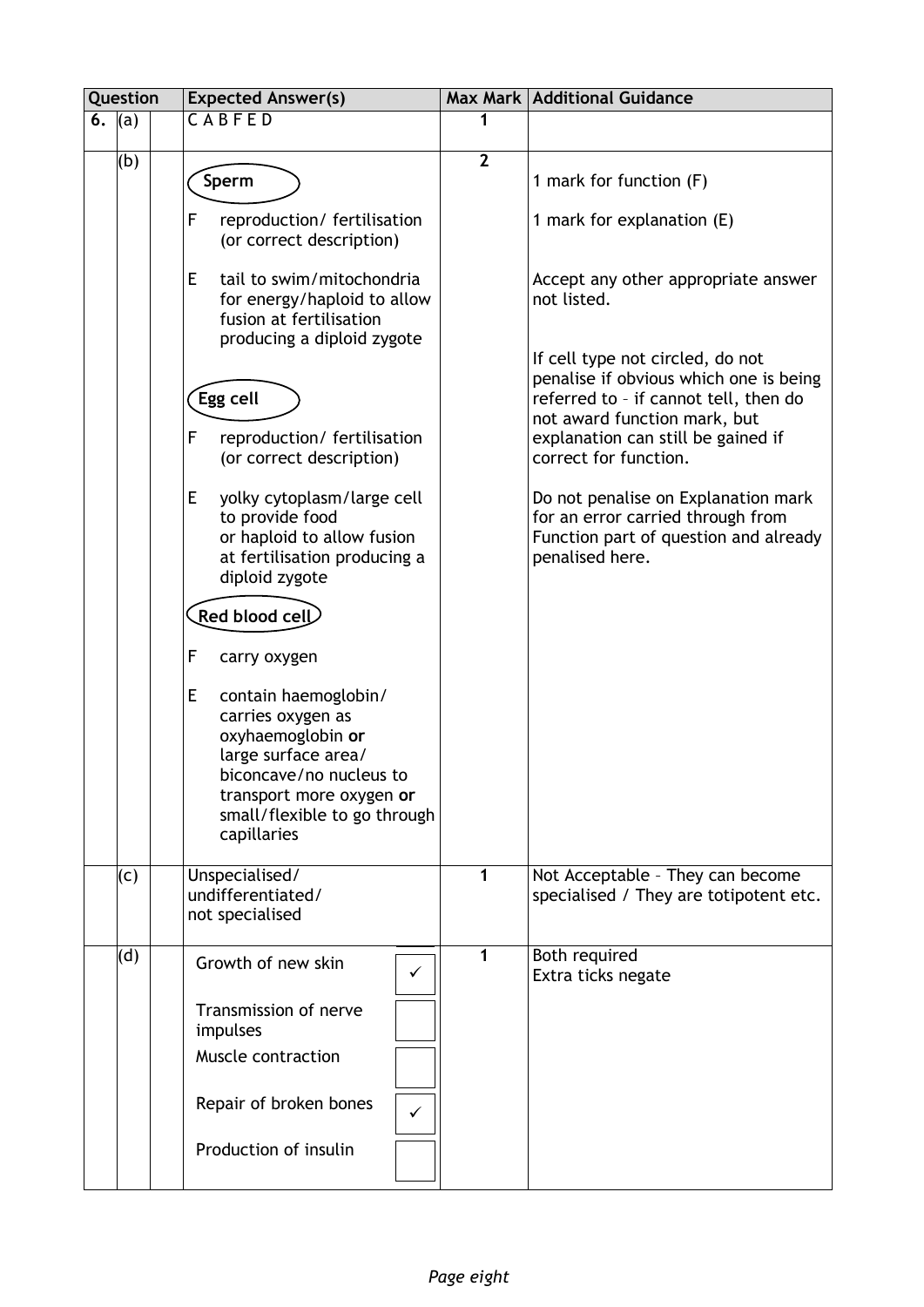|    | Question |      | <b>Expected Answer(s)</b>                                                                                                                                                                                                                                   |                | Max Mark   Additional Guidance                                                                                                                                                                                                    |
|----|----------|------|-------------------------------------------------------------------------------------------------------------------------------------------------------------------------------------------------------------------------------------------------------------|----------------|-----------------------------------------------------------------------------------------------------------------------------------------------------------------------------------------------------------------------------------|
| 7. | (a)      |      | Aerobic respiration                                                                                                                                                                                                                                         |                | Not Acceptable - anaerobic / this is<br>the $2^{nd}$ stage of respiration                                                                                                                                                         |
|    | (b)      | (i)  | Glucose                                                                                                                                                                                                                                                     |                |                                                                                                                                                                                                                                   |
|    |          | (ii) | ADP + Phosphate/Pi/ $PO4$<br><b>ATP</b>                                                                                                                                                                                                                     |                | Complete answer required for mark<br>Balancing not required, but wrongly<br>balanced negates                                                                                                                                      |
|    | (c)      | (i)  | Sprinter<br>Highest lactic acid produced<br>when oxygen is not used to<br>release energy<br><b>OR</b><br>Highest percentage light tissue<br><b>OR</b><br><b>Highest fermentation</b><br><b>OR</b><br>Highest percentage of cells<br>that do not use oxygen. | $\overline{2}$ | Second mark can be awarded for<br>correct justification even if first<br>answer is incorrect<br>Acceptable - most, more than all the<br>rest etc. as substitutes for 'highest'<br>Not Acceptable - ' Lowest dark tissue<br>cells' |
|    |          | (i)  | Swimmer                                                                                                                                                                                                                                                     |                |                                                                                                                                                                                                                                   |

| Question<br><b>Expected Answer(s)</b> |     |      | Max Mark   Additional Guidance                                                                                                                                                                                                                                                                                                     |                |                         |
|---------------------------------------|-----|------|------------------------------------------------------------------------------------------------------------------------------------------------------------------------------------------------------------------------------------------------------------------------------------------------------------------------------------|----------------|-------------------------|
| 8.                                    | (a) | (i)  | $A = low$<br>$B = high$                                                                                                                                                                                                                                                                                                            | $\mathbf{2}$   |                         |
|                                       |     |      | $C = glucagon$ D = insulin                                                                                                                                                                                                                                                                                                         |                |                         |
|                                       |     | (ii) | Organ $X =$ pancreas                                                                                                                                                                                                                                                                                                               | 2              |                         |
|                                       |     |      | Organ $Y =$ liver                                                                                                                                                                                                                                                                                                                  |                |                         |
|                                       | (b) |      | Any 2 features from:<br>Made of protein<br>$\bullet$<br>Chemical messengers<br>$\bullet$<br>Specific for some (target)<br>$\bullet$<br>tissues<br>Shaped to fit receptors<br>٠<br>Released or produced by<br>$\bullet$<br>endocrine glands/ system<br>Carried in blood<br>$\bullet$<br>Can have a long term<br>$\bullet$<br>effect | $\overline{2}$ | 1 mark for each feature |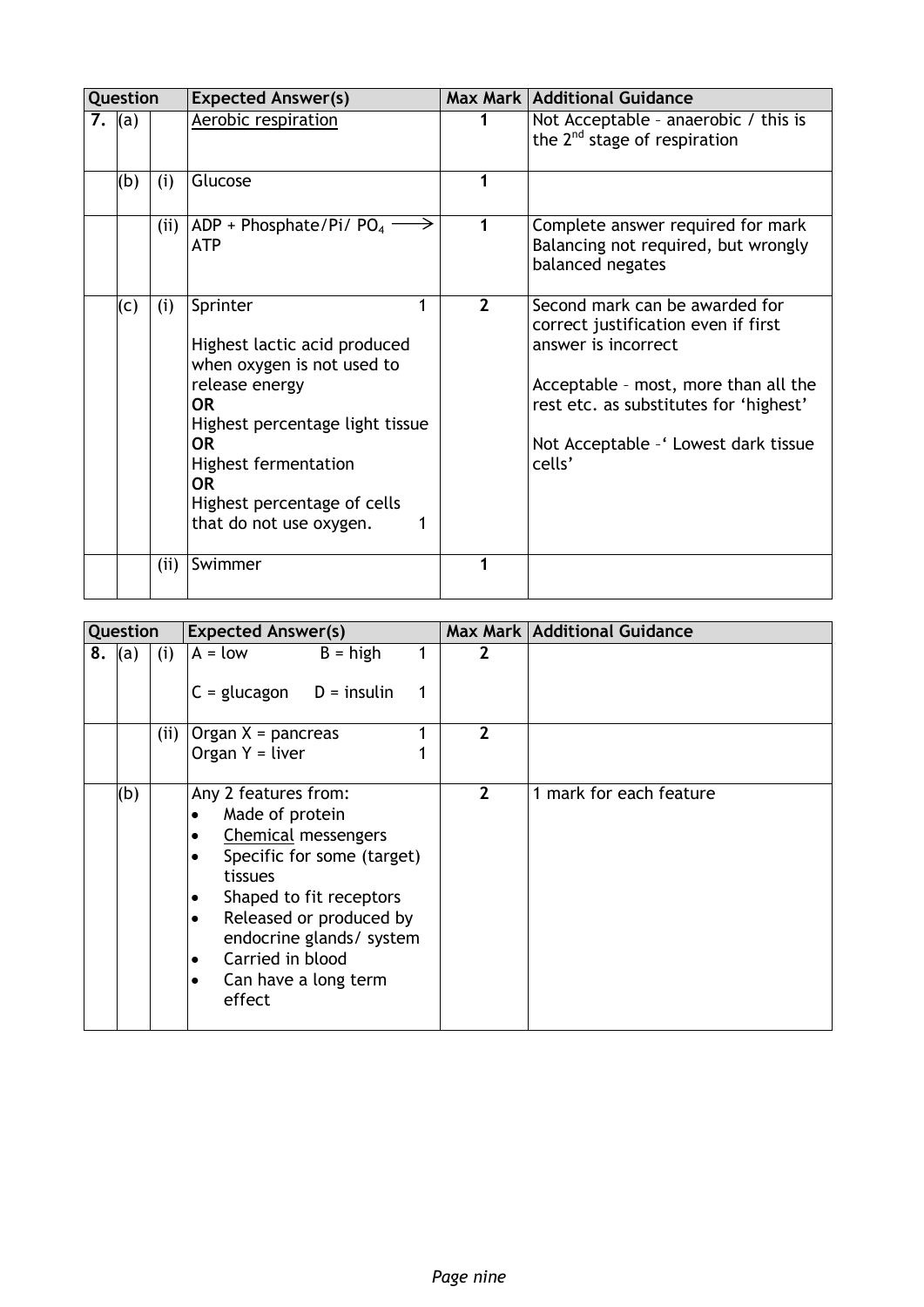| Question |     |      | <b>Expected Answer(s)</b>                                   |   | Max Mark   Additional Guidance |
|----------|-----|------|-------------------------------------------------------------|---|--------------------------------|
| 9.       | (a) |      | Genotypes: BB and bb<br>$F_1$ phenotype: black (coat) 1     | 2 |                                |
|          | (b) | (i)  | More than one/several genes<br>control one/a characteristic |   |                                |
|          |     | (ii) | Continuous                                                  |   |                                |

| Question |     |     | <b>Expected Answer(s)</b>     |                                                                                                         |                     |                | <b>Max Mark   Additional Guidance</b>                                                                                                   |
|----------|-----|-----|-------------------------------|---------------------------------------------------------------------------------------------------------|---------------------|----------------|-----------------------------------------------------------------------------------------------------------------------------------------|
| 10. (a)  |     | (i) | $\bullet$<br>12 metres        | (The general trend is) as<br>the distance increases,<br>numbers/population/<br>lugworms increases up to |                     | $\overline{2}$ | Must mention change point at 12<br>metres for both marks<br>For example 'numbers increase then<br>levels off' = $1$ mark                |
|          |     |     |                               | After that, numbers/<br>population remains steady/<br>stays the same                                    |                     |                | If the candidate accurately describes<br>the pattern from 1m to 4m that is<br>acceptable, but wrongly described<br>will forfeit 1 mark. |
|          |     | (i) | 3                             |                                                                                                         |                     | 1              |                                                                                                                                         |
|          | (b) | (i) |                               |                                                                                                         | Type of Competition |                | Extra ticks negate                                                                                                                      |
|          |     |     | Predator                      | Intraspecific                                                                                           | Interspecific       |                |                                                                                                                                         |
|          |     |     | rex sole and<br>curlew        |                                                                                                         | $\checkmark$        |                |                                                                                                                                         |
|          |     |     | curlew and<br>curlew          | $\checkmark$                                                                                            |                     |                |                                                                                                                                         |
|          |     |     | rex sole and<br>dover sole    |                                                                                                         | $\checkmark$        |                |                                                                                                                                         |
|          |     |     |                               |                                                                                                         |                     |                |                                                                                                                                         |
|          |     | (i) | $16.5$ kJ                     |                                                                                                         | 1                   |                |                                                                                                                                         |
|          |     |     | (Third box down from the top) |                                                                                                         |                     |                |                                                                                                                                         |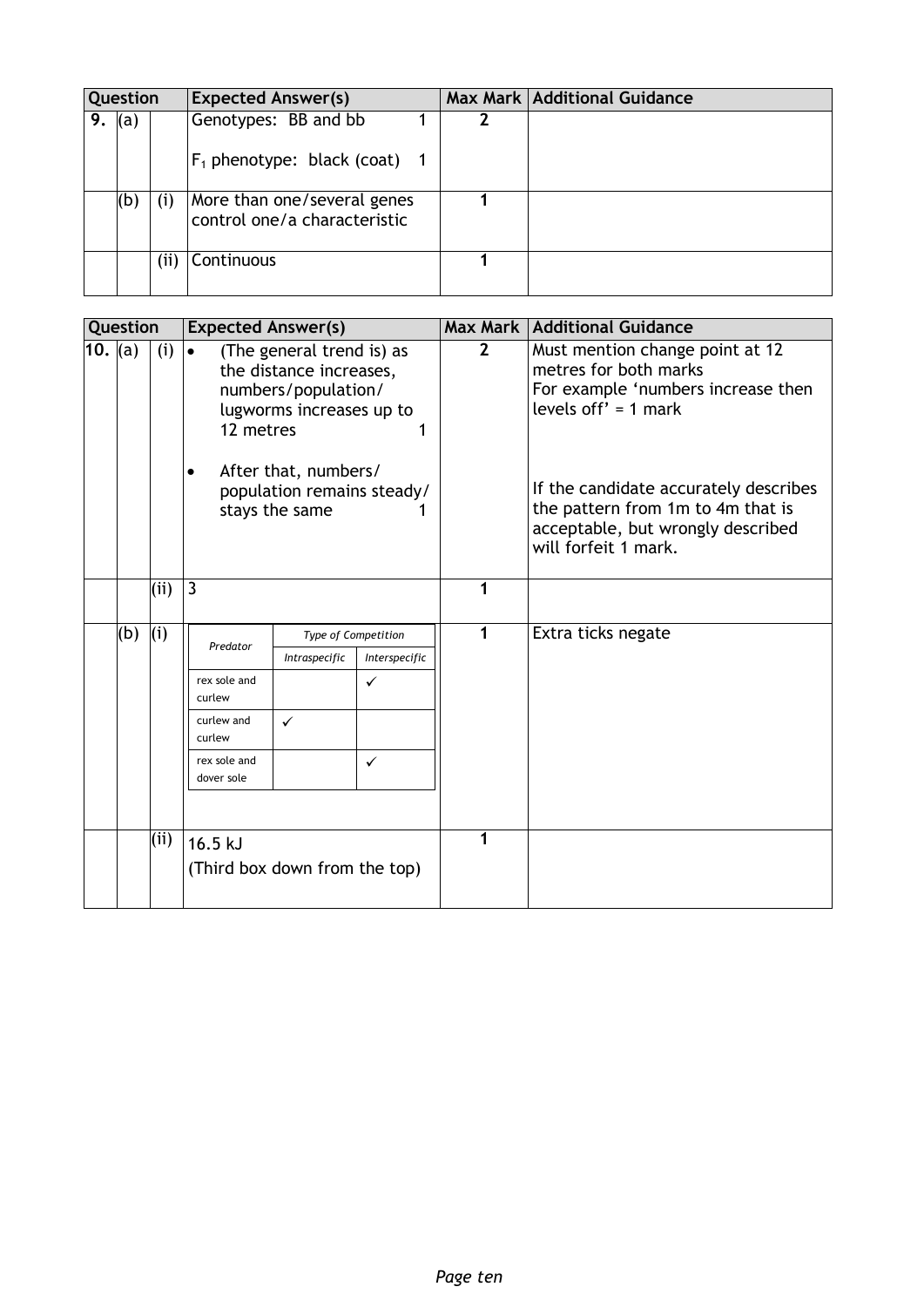|                       | Question |     | <b>Expected Answer(s)</b>                                                                                                                                                      |                | <b>Max Mark Additional Guidance</b>                                                                                                                                                                                                                                                                       |  |
|-----------------------|----------|-----|--------------------------------------------------------------------------------------------------------------------------------------------------------------------------------|----------------|-----------------------------------------------------------------------------------------------------------------------------------------------------------------------------------------------------------------------------------------------------------------------------------------------------------|--|
| $\overline{11}$ . (a) |          |     | Named abiotic factor, eg<br>moisture, pH, light intensity 1<br>Description of method,<br>including instrument name eg<br>'Stick the probe of the pH<br>meter in the soil'<br>1 | $\overline{2}$ | If candidate chooses temperature,<br>they forfeit the marks.<br>Answer must relate to a woodland.<br>Name of instrument alone not<br>sufficient for mark.                                                                                                                                                 |  |
|                       | (b)      | (i) | Left traps too long/<br>Traps too high above soil/<br>Traps not camouflaged/<br>Traps too shallow                                                                              | 1              | Must identify error the students<br>made, not just reason why empty<br>Not Acceptable - the use of the term<br>'lid' as it implies that it seals the<br>container                                                                                                                                         |  |
|                       |          | (i) | snails<br>beetles<br>woodlice<br>spiders                                                                                                                                       | $\overline{2}$ | 1 mark for appropriate sized sections<br>(Segments do not need to be in order<br>shown here)<br>1 mark for labels<br>(Mark for labels can be given if<br>sections are incorrect but proportions<br>correct)<br>If pie chart is complete but 'slugs' are<br>labelled on it, do not award labelling<br>mark |  |
|                       | (c)      |     | Able to fly/flew away                                                                                                                                                          | 1              | Not Acceptable - They have wings                                                                                                                                                                                                                                                                          |  |